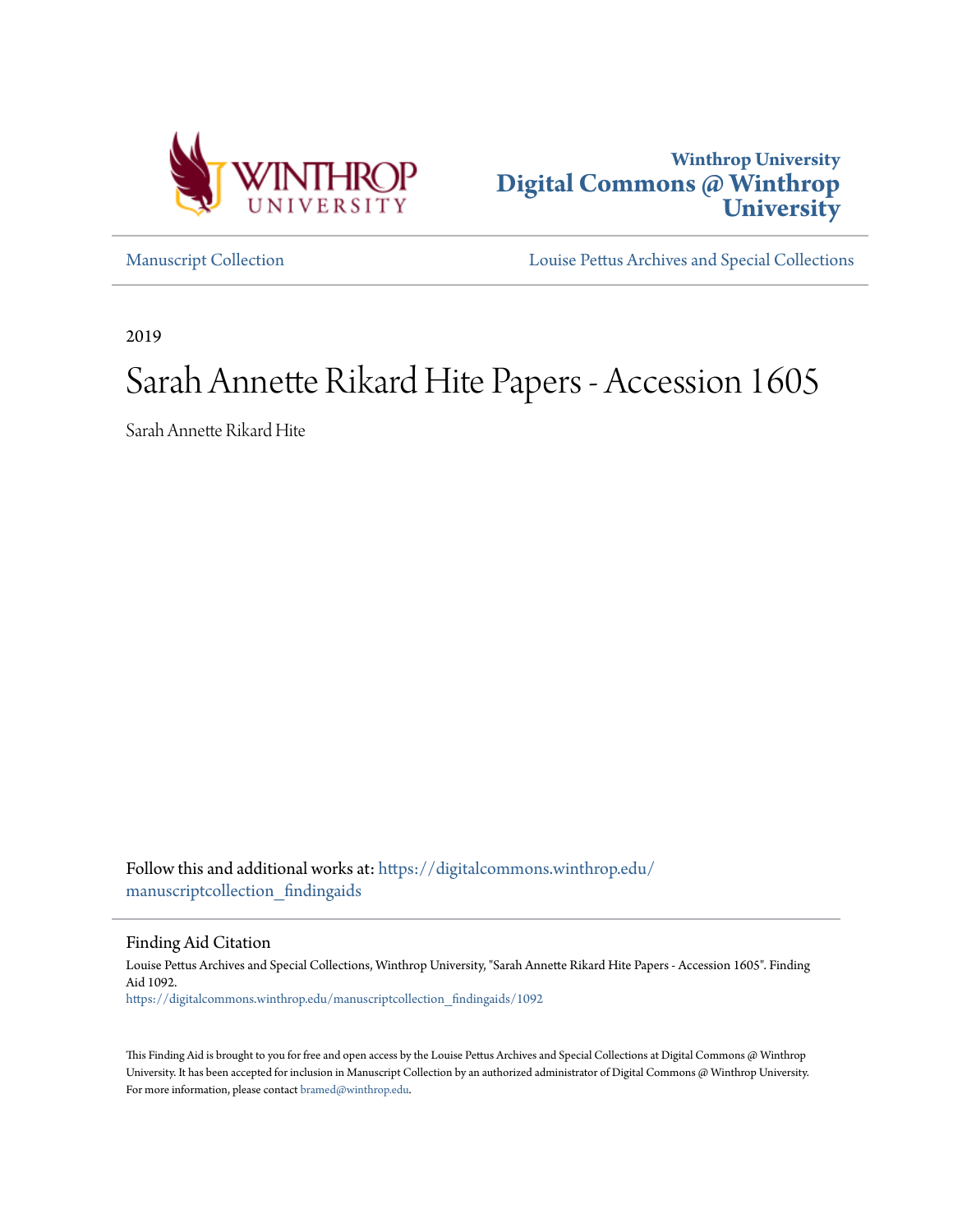### **WINTHROP UNIVERSITY LOUISE PETTUS ARCHIVES & SPECIAL COLLECTIONS**

## **MANUSCRIPT COLLECTION**

## **ACCESSION 1605**

## **SARAH ANNETTE RIKARD HITE PAPERS**

1928-1932, 1955, 1995, nd

2 Boxes, 7 Folders

**CATHER**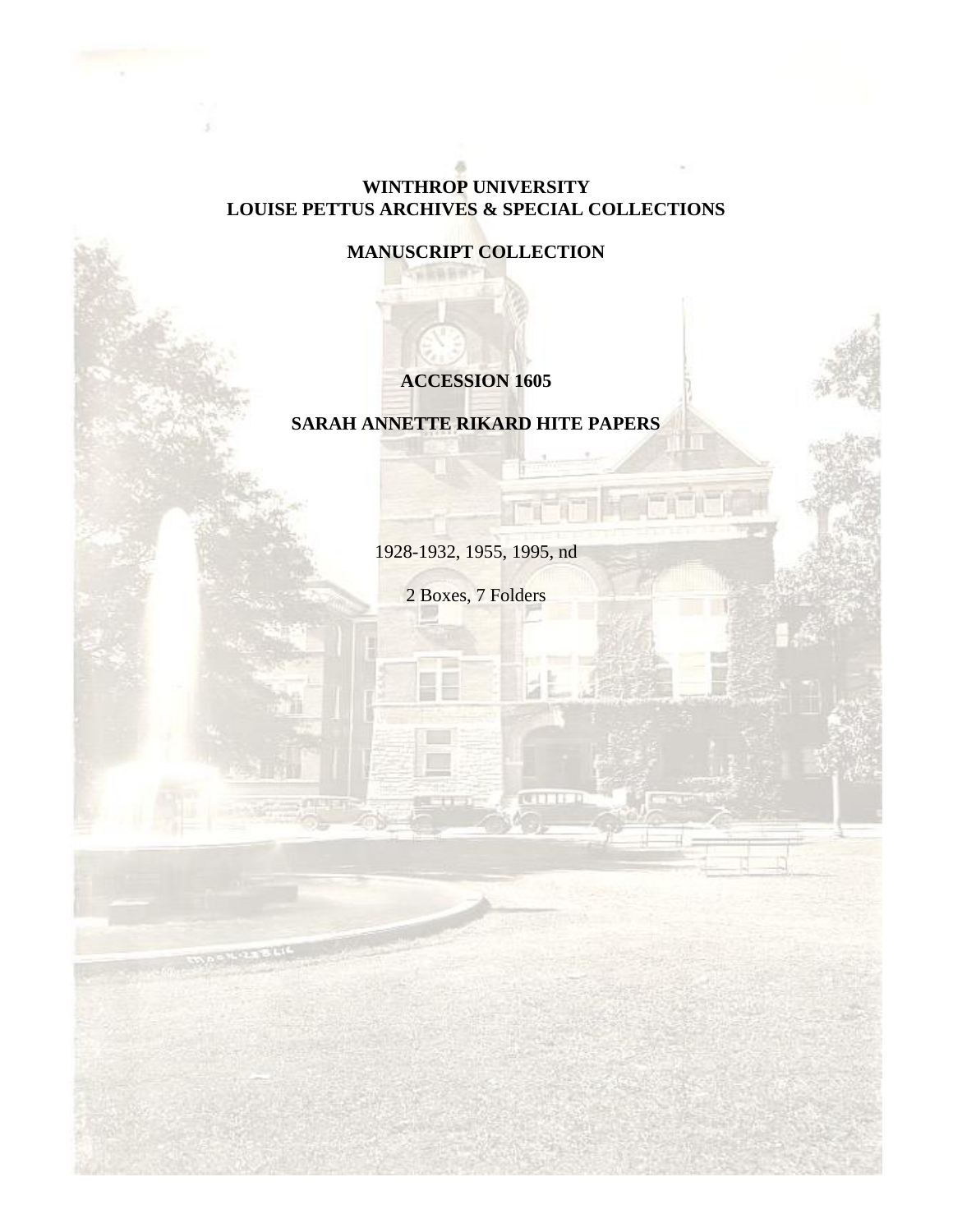#### **WINTHROP UNIVERSITY LOUISE PETTUS ARCHIVES & SPECIAL COLLECTIONS MANUSCRIPT COLLECTION**

 $ADDITIONS:$   $\overline{\phantom{a}}$ ,  $\overline{\phantom{a}}$ ,  $\overline{\phantom{a}}$ ,  $\overline{\phantom{a}}$ ,  $\overline{\phantom{a}}$ ,  $\overline{\phantom{a}}$  DATE:  $September 21, 2018$ </u>

ACC. NO.:  $1605$  PROCESSED BY: \_Abby B. Hieber\_ NO. OF SECTIONS:  $3$ 

#### **SARAH ANNETTE RIKARD HITE PAPERS**

**I**

Provenance: Unknown

Linear feet of shelf space occupied: .50 Approximate No. of pieces: 1000 Pieces

Restrictions: Open to researchers under the rules and regulations of the Louise Pettus Archives & Special Collections at Winthrop University.

Literary Rights: For information concerning literary rights please contact the Louise Pettus Archives & Special Collections at Winthrop University.

Scope and Content: **The Sarah Rikard Hite papers consist mainly of materials related to the academic career at Winthrop from 1928-1932 Sarah Rikard Hite (Class of 1932). Included in the collection is a scrapbook, passport, Winthrop student handbook, photographs, The International Colonial and Overseas Exposition, Paris medal, a 1931 edition of the Winthrop** *Tatler***, Winthrop graduation diploma (1932), and newspaper clippings.**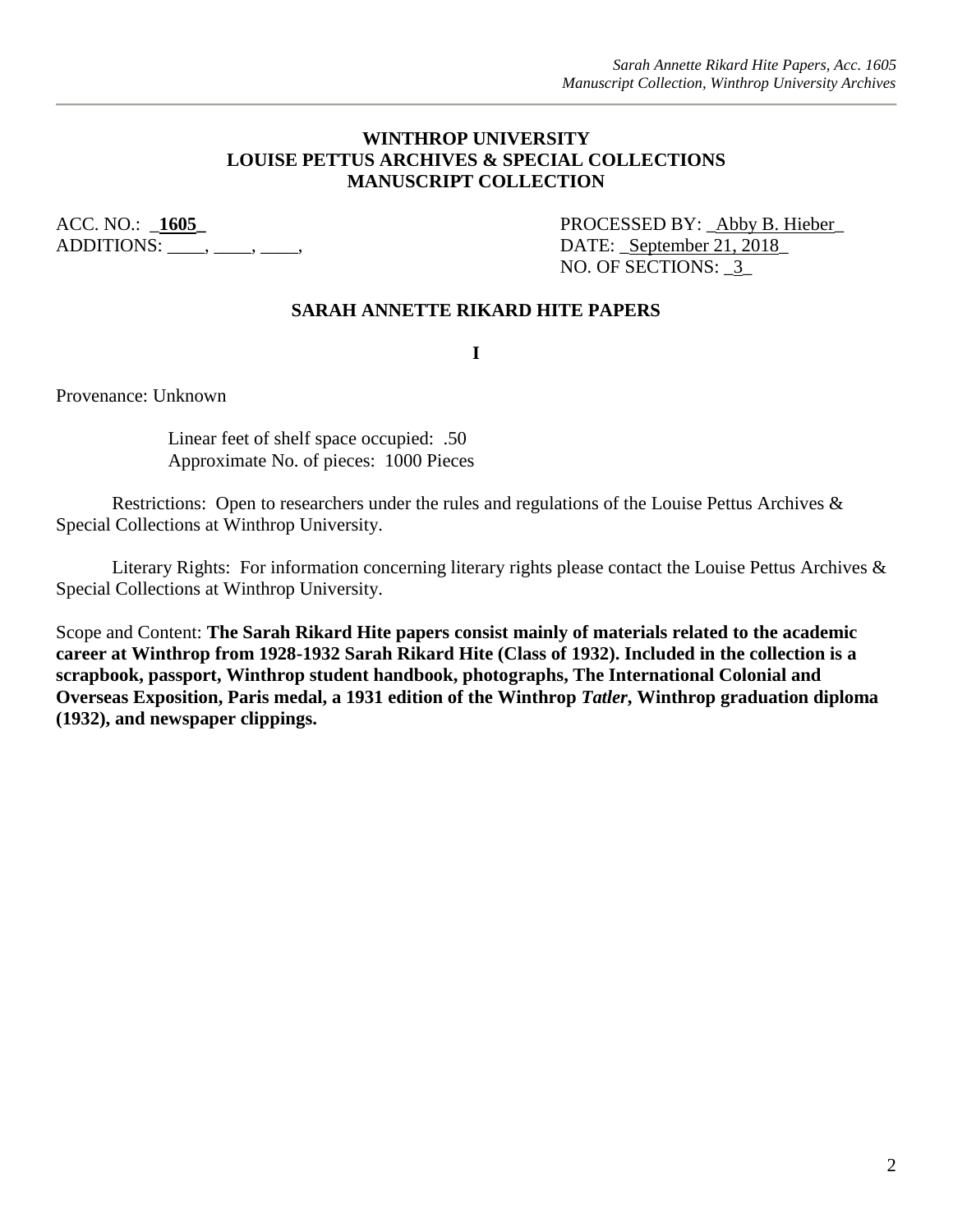## **II**

#### **BIOGRAPHICAL DATA**

#### **SARAH ANNETTE RIKARD HITE**

**March 5, 1912:** Date of birth (Maiden Name: Sarah Annette Rikard) Sarah Hite graduated from Batesburg-Leesville High School in South Carolina. It was at her high school that she met her future husband, James Tillman Hite, Jr. (1911-1994). They had three sons together, Sonny, Johnny, and Henry Hite. Mrs. Hite earned her bachelor's degree from Winthrop University in 1932, graduating with honors. Mrs. Hite went on to teach Latin at her high school where she also wrote and directed several plays.

**May 31, 1932:** Graduated from Winthrop University, majoring in French and Latin

**October 26, 1995:** Death (age 83).

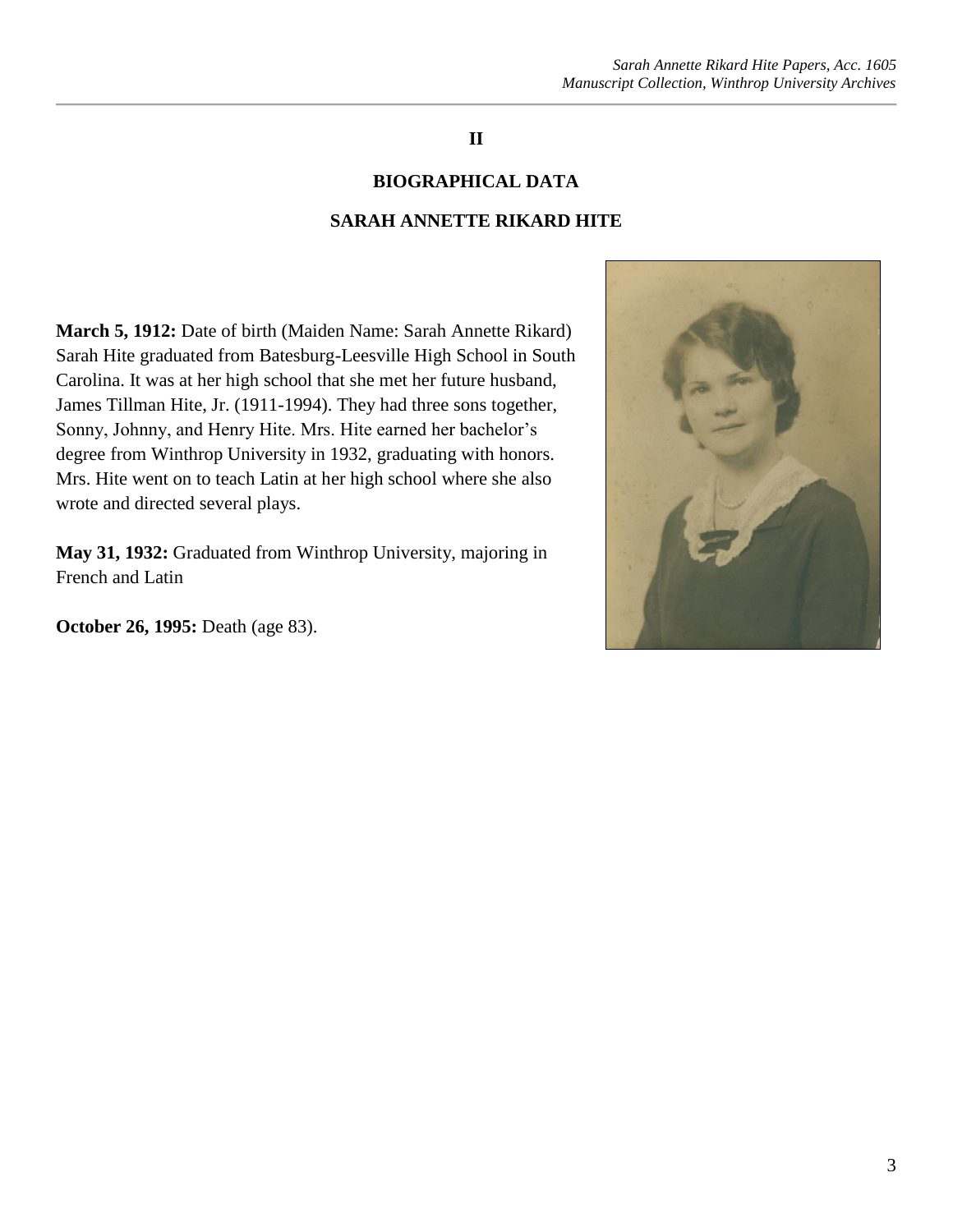# **III**

## **DESCRIPTION OF SERIES**

|              | <b>Box(es)</b> Folder(s) | <b>Series</b>                                                                                                                                                                                                                                                                                                                                                                                                                                                                                                                                                                    | $Year(s)$       |
|--------------|--------------------------|----------------------------------------------------------------------------------------------------------------------------------------------------------------------------------------------------------------------------------------------------------------------------------------------------------------------------------------------------------------------------------------------------------------------------------------------------------------------------------------------------------------------------------------------------------------------------------|-----------------|
| $\mathbf{1}$ | $\mathbf{1}$             | <b>BIOGRAPHICAL</b><br>This series includes a May 3, 1955 Batesburg-Leesville High School,<br>Batesburg, SC newspaper (Periscope) that includes an article titled,<br>"Mrs. Hite Chosen by Press Club as "Teacher of the Year." Also<br>included a Guest column titled, "Mrs. Hite" by Ted Danielsen<br>published in The Twin-City News on November 2, 1995 which details<br>what Mrs. Hite meant to him as her student in Batesburg high school<br>in the early 1950s. There is also a letter (1995) from Mrs. Hite's son<br>about "why her passing has affected me so deeply." | 1955, 1995      |
| $\mathbf{1}$ | $\overline{2}$           | <b>PHOTOGRAPHS</b><br>This series consists of five photographs of Sarah Rikard Hite from<br>childhood to adulthood. Also included is a sixth photograph of<br>Batesburg-Leesville Latin students on the Johnson Hall steps getting<br>ready for Winthrop's Latin Forum in the early 1950s.                                                                                                                                                                                                                                                                                       | early 1950s, nd |
| 1            | $3-4$                    | WINTHROP MEMORABILIA: BOOKS<br>This series consists of a 1931 Winthrop yearbook ( <i>Tatler</i> ) belonging to<br>Sarah which contains autographs of classmate sand a 1931 Winthrop<br>Student Handbook that belonged to classmate Elizabeth "Libba" Aiken<br>McFaddin of New Zion, SC (Class of 1932).                                                                                                                                                                                                                                                                          | 1931            |
| 1            | 5                        | WINTHROP MEMORABILIA: COMMENCEMENT<br>This series includes Winthrop memorabilia including her 1932<br>diploma, 1932 graduation invitation, and 1932 Winthrop<br>Commencement booklet.                                                                                                                                                                                                                                                                                                                                                                                            | 1931-1932       |